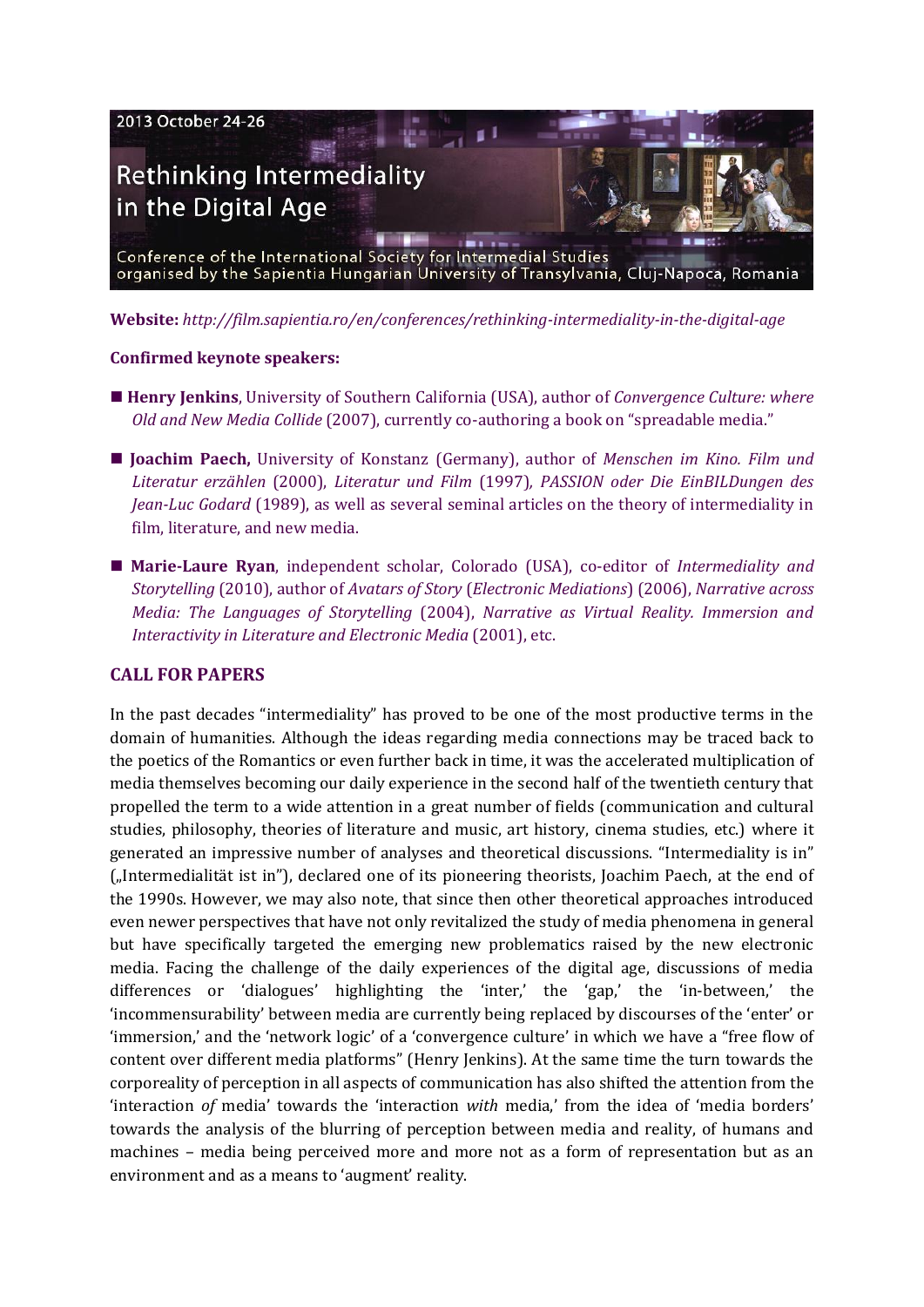Nowadays media continuously mutate, relocate and expand, while connections between 'old' and 'new' media are being established with incredible fluidity. Accordingly, we may ask: what are the new perspectives for intermedial research in the digital age? While media are continuously changing and expanding, how can we relocate the "in-between"? If we consider 'intermediality' first and foremost – as suggested by Jürgen E. Müller – as a "research concept" (*Suchbegriff*), how can this concept be effectively applied to the media we see around us today? And if we believe that the "ecosystem" of contemporary media can be understood not as a unified digital environment that nullifies differences, but as a thriving and highly diversified, "multisensory milieu" (Jacques Rancière) that poses new challenges both for the consumer/producer and the theorist, how can we address these challenges? How do media differences persist and how do these differences still matter despite voices advocating the so called "post-medium condition"?

As the Society for Intermedial Studies (ISIS) launches its own expanded, international format, we think it is timely to address once more the major issues for which this society exists, and to invite participants to examine new forms of 'intermedialities.' In doing so participants may address a broad range of questions relating to 'old media' and 'new media,' and their possible interactions, focusing on the wide array of intermedia phenomena and new type of relationships that new media have produced, but also on how pre-digital media relations can be re-evaluated, and how historical paradigms of intermediality may already be distinguishable viewed from the standpoint of the contemporary media landscape.

# **Proposals may address (but are not limited to) the following questions either from a theoretical point of view or through concrete analyses:**

- **Media on the move?** Media relations produced by expansions and relocations of media (e.g. "the virtual life of film," the expansions of the "photographic" and of the "cinematic" over other media, e-literature, etc.), the emergence of mobile screens, the fact that media use is more and more related to moving in the literal sense of the word: mobility and navigation.
- Relocating the 'in-between': intermediality, inter-sensuality, multimodality and interactivity, assessing the contribution of cognitive theories (and neuroscience), phenomenology and post-phenomenology to the study of understanding interactions *of* media and interactions *with* multiple media.
- **Performing in (new) intermedial spaces:** intermedial performance in art and society. Being 'in touch' with reality – being 'in touch with media:' researching new (trans)media practices.
- **Intermediality and new forms of digital storytelling:** new perspectives in transmedial narratology, new media and narratology (e.g. narrativity and e-platforms, games versus "old" media etc.), the aesthetics of the intermedia flow, of complex, network narratives generated by the experiences of the new media age.
- **Modelling and mapping intermedialities:** historical paradigms of intermedial relations (pre-modern, modern, post-modern intermediality); the aesthetics and 'politics' of intermediality before and after the digital age; historical research on intermediality related to media migration, cultural heritage and changing relationships between production, distribution, and perception.

We invite both proposals for individual papers and pre-constituted panels. Panels may consist of 3 or 4 speakers.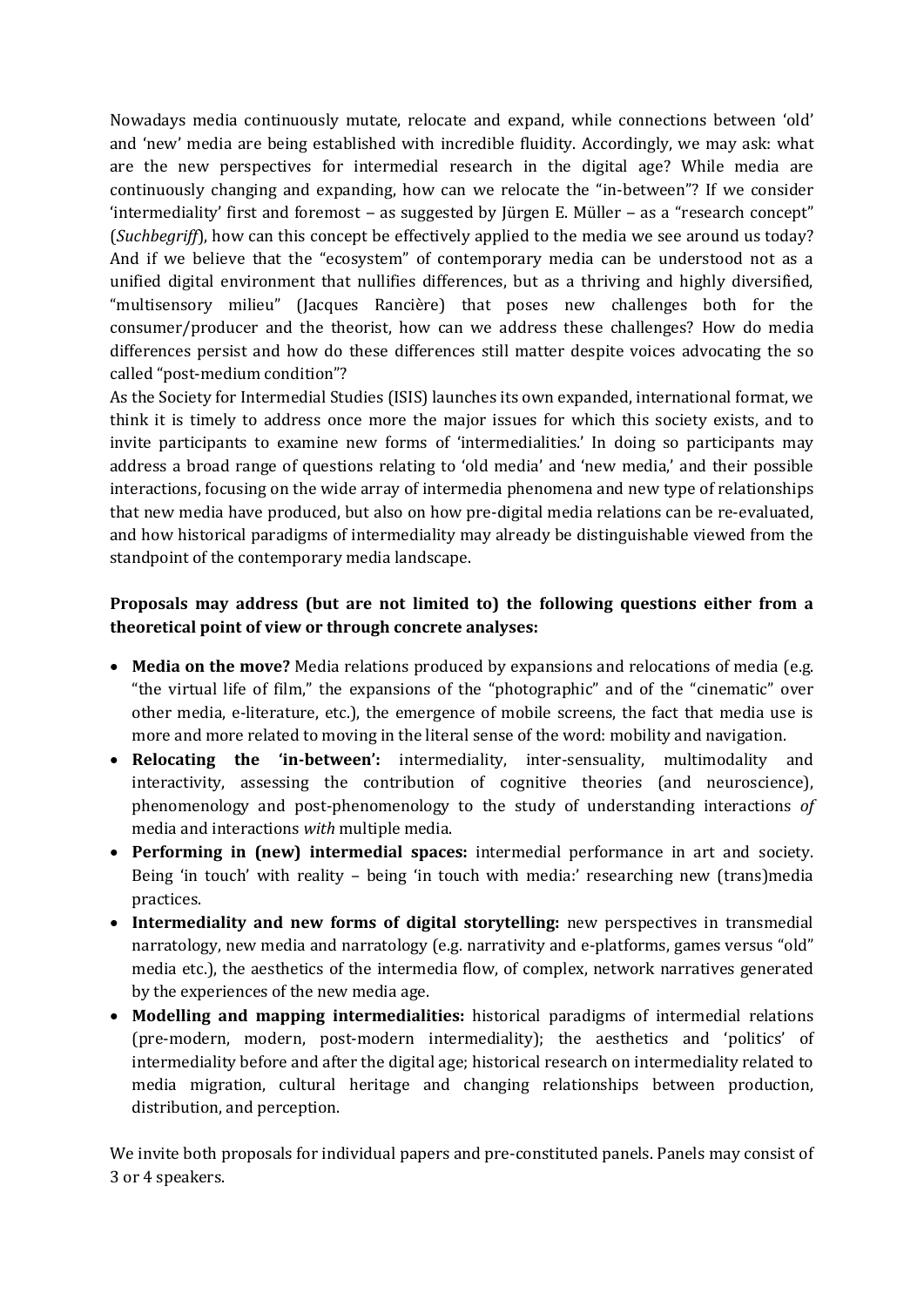We address this call for papers not only to university scholars, researchers but also to students of PhD programs, or even to M.A. students who wish to engage in a debate on the given topic.

The conference proposes to facilitate academic communication between existing centers of research specializing in film and media studies within different universities, and at the same time, it encourages students on different academic levels to be initiated into scientific research.

The time for presentations is limited to maximum 20 minutes, followed by a 10 minute debate.

Submission of proposals: please complete this [submission form](http://film.sapientia.ro/uploads/konferenciak/2013.%20ISIS_Submission%20form.doc) and send it as an attachment to the following address: [2013.rethinking.intermediality@gmail.com](mailto:%202013.rethinking.intermediality@gmail.com)

The best papers written based on the conference presentations will be published either in English in our department's international, peer reviewed scientific journal (Acta Universitatis [Sapientiae. Film & Media Studies\)](http://www.acta.sapientia.ro/acta-film/film-main.htm) or in a conference volume.

The official language of the conference is English.

**Conference fee** (which includes participation, conference buffet and banquet): **120 EUR**, special fee for participants from post-communist countries: **70 EUR**. The fee is to be paid on arrival at the conference registration desk.

#### **Recommended possibilities of accommodation:**

To help you make your own booking, here is a list of hotels and hostels located in the vicinity of the conference venue, at a maximum distance of 15 minutes' walk. You can make your reservation either by phone or via e-mail (usually the hotel/hostel staff speaks English). Please note that the Conference itself makes no bookings. However, if all your attempts to reserve a room prove unsuccessful, do contact the organizing committee.

#### **Fullton Hotel** \*\*\*

[www.fullton.ro/](http://www.fullton.ro/) Tel./fax: +40 264 597 898; tel.: +40 264 597 766 e-mail: office@fullton.ro

#### **Hanul Fullton (Fullton Inn Hotel)** \*\*[\\*](http://www.hanulfullton.ro/)

<http://www.hanulfullton.ro/> Tel: +40-264-484748, +40-364-144756 Fax: +40-264-484748 e-mail: [office@hanulfullton.ro](mailto:office@hanulfullton.ro)

#### **Hotel Transilvania** \*\*\*

<http://www.hoteltransilvaniacluj.ro/en/> Tel.: +40 264 594 429 e-mail: [reception@hoteltransilvaniacluj.ro](mailto:reception@hoteltransilvaniacluj.ro)

#### **Melody Hotel** \*\*\*

[http://www.centralmelody.com/](http://www.centralmelody.com/intro7_en.swf) Tel.: +40 268 510 800; +40 730 031 415